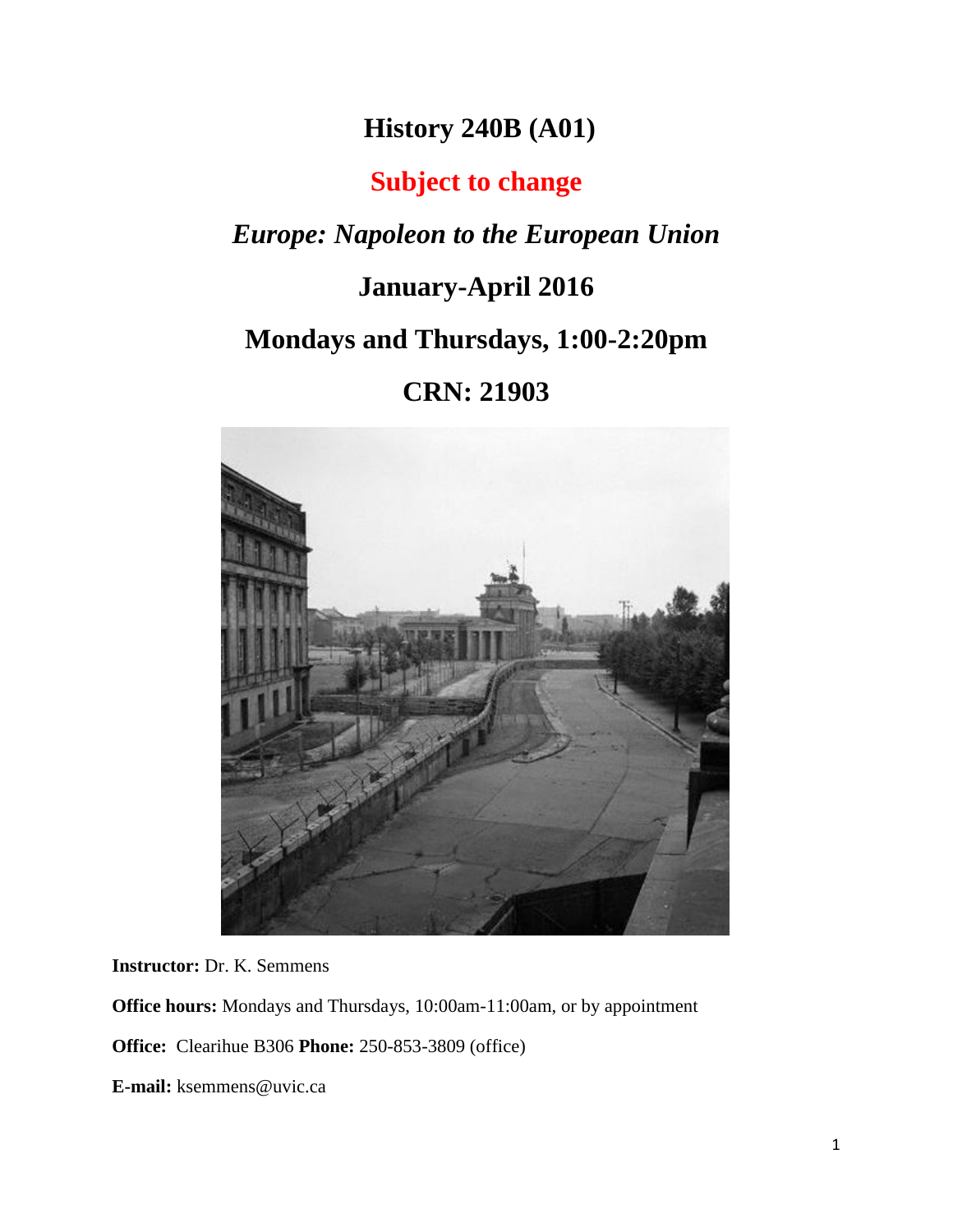### **COURSE DESCRIPTION**

In History 240B, we will investigate the history of Europe from the rise of Napoleon in 1800 to its changing face in the present day. The course links political, social, cultural and economic developments within the leading states of continental Europe to key concepts like imperialism, industrialization, causes of war and peace, new ideologies, and mass politics. The "big" historical events and well-known figures of the  $19<sup>th</sup>$  and  $20<sup>th</sup>$  centuries will naturally be covered (eg. the origins of the First World War), but lesser known stories (eg. the origins of mass tourism) will also be explored.

# **LEARNING OUTCOMES**

Students who successfully complete requirements for History 240B will be able to:

- describe and compare the issues faced by many continental European countries between 1800 and the present
- identify key turning points in  $19<sup>th</sup>$  and  $20<sup>th</sup>$  century European history, and describe the relationship between those turning points and various political, social, cultural and economic consequences in individual countries
- distinguish broadly shared trends (eg. rise of fascism) in Europe
- identify, describe, and evaluate distinct scholarly approaches to historical questions about this period
- read original evidence, scholarly arguments, and relevant popular depictions closely and critically
- complete an independent research essay, exploring and synthesising a range of sources, weighing their relative merits and limitations, and crafting a coherent and convincing final argument
- explain and evaluate themes, concepts, and approaches relevant to the cultural history of Europe in the  $19<sup>th</sup>$  and  $20<sup>th</sup>$  centuries

We will practice these skills regularly in reading for discussions, debating and discussing assigned readings and ideas, writing formal examinations and/or article analyses, and researching and writing research essays.

# **REQUIRED TEXTBOOKS**

McKay et. al., *A History of Western Society, Volume C - From the Revolutionary Era to the Present.* 11<sup>th</sup> edition. (2014)

\*Please note: It is essential that you purchase the volume, edition and accompanying LaunchPad access code on sale at the UVic Bookstore. To access online material, see the instructions provided with the textbook and input your personal student access code.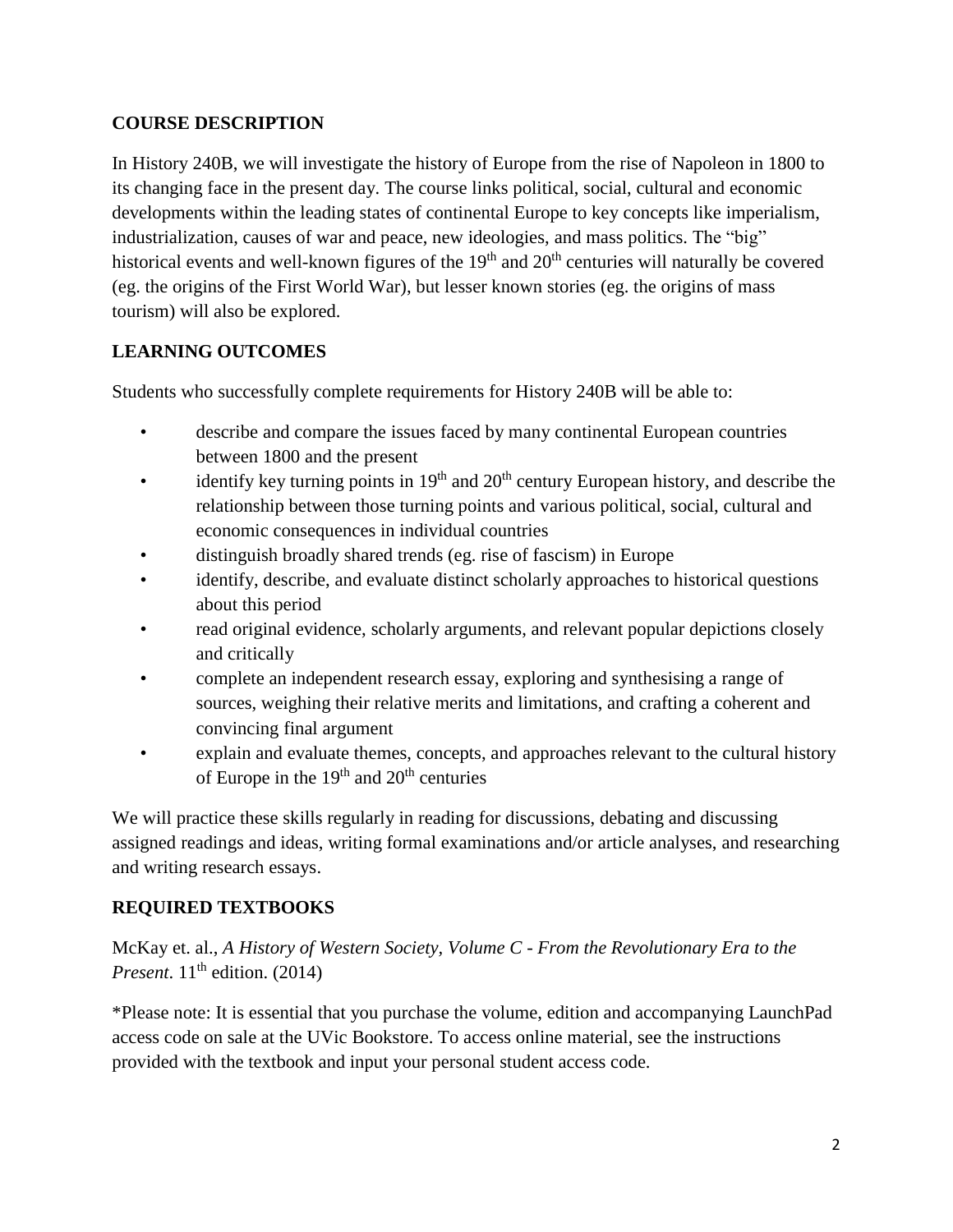# **EVALUATION**

| 1. Article Analysis – $or$ – Midterm Examination | 20\% |
|--------------------------------------------------|------|
| 2. Research Essay                                | 40\% |
| 3. Final Examination                             | 30%  |
| 4. Discussion Group Participation Mark           | 10%  |

#### **NOTE: Students must complete Assignments 1, 2 and 3 to pass the course.**

#### **ASSIGNMENTS**

\* Please note: no written assignments will be accepted by e-mail!

**Assignment 1 (20%)**: Students will submit **EITHER** one article analysis **OR** write the midterm exam. Students may not do both and take the higher mark. You do not need to inform me ahead of time of your choice.

### *Article Analysis*:

This assignment is due Monday, 1 February 2016, at 1:00pm. **NO LATE ASSIGNMENTS WILL BE ACCEPTED**. Students will choose between two articles: Sandie Holguin, "'National Spain Invites You': Battlefield Tourism during the Spanish Civil War", *The American Historical Review* 110, n. 5 (2005): 1399-1426 **OR** Mary Neuburger, "*Kebabche*, Caviar or Hot Dogs? Consuming the Cold War at the Plovdiv Fair 1947–72", *Journal of Contemporary History* 47, n. 1 (2012): 48-68. The articles can be found online via the UVic library homepage. Students will then answer, **in a two page, double-spaced typewritten document**, the questions posed below *in the order they are asked*:

1. What is the author's central thesis and other key arguments?

- 2. What kinds of sources has the author used?
- 3. Does the author criticize other existing historiography on this subject?

4. What is most effective about the article and what are some of its weaknesses in your view?

Include a cover page and **use footnotes or endnotes** (in proper format with specific page numbers) for references.

\*NB: If you do not submit an article analysis by 1:00pm on 1 February, you will be writing the midterm exam (see below).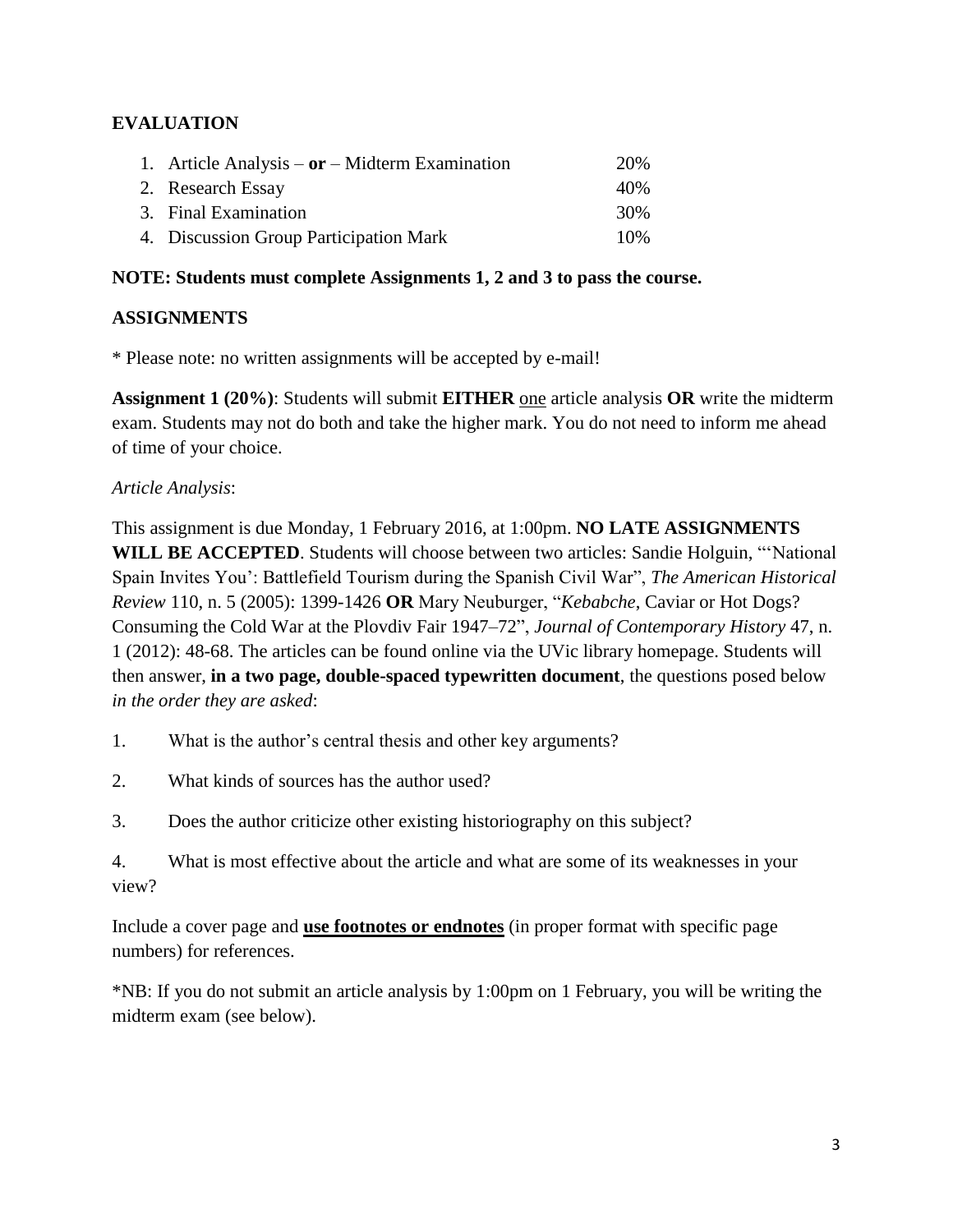### *Midterm Exam*:

This 75 minute exam on Monday, 22 February 2016, at 1:00pm will evaluate mastery of the lectures and all the readings to date, including discussion group readings. It will be comprised of short answer questions and a longer essay.

\*NB: Students who submitted an article analysis do not need to attend today.

#### **Assignment 2 (40%)**: Research Essay (**due: 1:00pm, Thursday, 10 March 2016**)

See the list of suggested topics and further details later in this syllabus. You MUST sign up for a topic (by sending me an e-mail with your  $1<sup>st</sup>$ ,  $2<sup>nd</sup>$  and  $3<sup>rd</sup>$  choice) or submit a proposal for a different topic no later than **3 March 2016**. The essay deadline is firm. A penalty of 3% per day (including weekends) will be deducted for late papers. **NO PAPERS WILL BE ACCEPTED AFTER 24 March 2016**.

In special circumstances a student may arrange for an extension. Such arrangements must be made in person no less than one week before the paper is due. I do not accept requests for extensions over the phone or by e-mail. There are no re-writes once a paper has been submitted.

The essay should:

1. Be 2000-2500 words in length (you must include a word count at the end)

- 2. Be typed and double-spaced (12 point font with sufficient margins)
- 3. Include page numbers

4. Include a "Works Cited" (ie. books and articles actually referenced in your notes, NOT simply a list of books and articles on the topic)

5. Use footnotes or endnotes to cite your sources, with specific page references. Consult the Departmental style guide, available online, for proper format. **\*Essays that do not include proper footnotes or endnotes will not be marked.\***

6. Cite a minimum of **FIVE** different academic sources, *including at least one full length book (monograph)*. Articles from reputable, academic journals available online are fine, but internet sources (eg. Wikipedia) may only be used in addition to the required five sources, and the complete web address and the date on which they were accessed must be provided. Course textbooks may also be used, but only in addition to your five other sources. Ditto for incomplete Google books, newspaper or magazine articles, book reviews, dictionaries, atlases and encyclopedias!

7. Have a clear and strongly argued thesis statement. Introduce your reader to your argument in the first paragraph (Introduction) and use the following paragraphs to defend your claims. 8. Include a cover page with essay title, student name and number, class (History 240B A01) and instructor name (Dr. K. Semmens).

**9. Please note: I reserve the right to use plagiarism detection software or other platforms to assess the integrity of all student work.**

SEE THE LIST OF POSSIBLE ESSAY TOPICS FOR MORE DETAILS.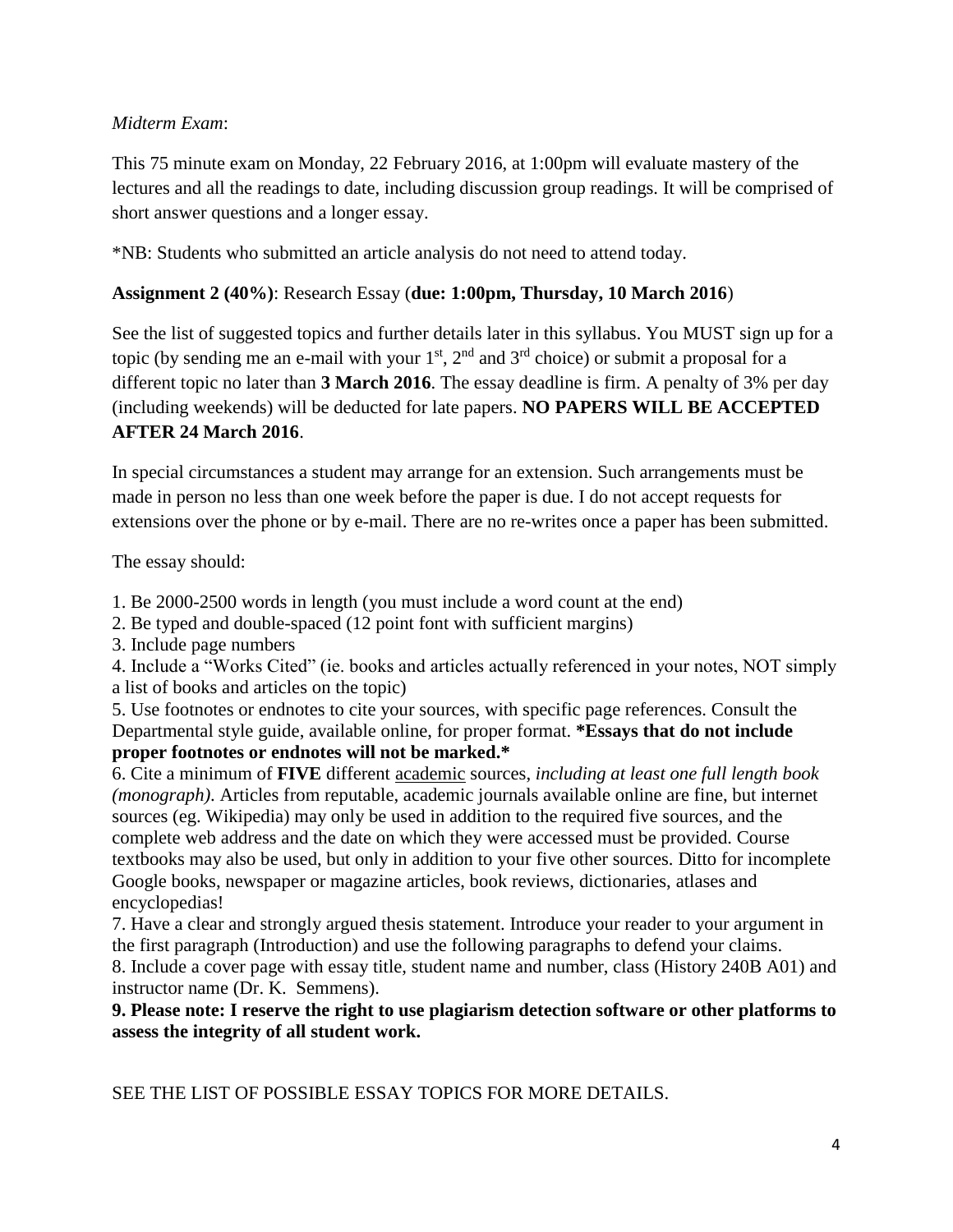#### **Assignment 3 (30%)**: Final Examination (April 2016)

This two-hour exam will evaluate mastery of lecture material, seminar discussions and readings from both the McKay textbook and online sources. Format will be a mix of short answer identification questions and longer essays. Students are required to wait until the final examination timetable is posted before making travel or work plans.

#### **Assignment 4**: Discussion Groups (10%)

The class will be divided into two to four groups (dependent on final class size) that will each meet four times to discuss readings and primary sources from the McKay textbook and online (see the COURSE SCHEDULE below). Students are expected to participate actively in these discussion groups. *Attendance is expected but is not sufficient for a passing participation grade*. The quantity and quality of your comments will be assessed: ie. how much you say and what you say!

### **PLAGIARISM**

PLAGIARISM IS A SERIOUS ACADEMIC OFFENCE. See the attached information on plagiarism and cheating (final pages of the syllabus). Students are expected to submit their own original work and are not permitted to re-submit material written for another course. Plagiarism consists of using the words and ideas of another author without appropriate citation, including material taken from Internet websites. **Please note: I am required by the History Department to submit all cases of suspected plagiarism to our Undergraduate Coordinator for further investigation without exception. If you still have questions, please ask me.**

### **COURSE EXPERIENCE SURVEY (CES)**

I value your feedback on this course. Towards the end of term, as in all other courses at UVic, you will have the opportunity to complete an anonymous survey regarding your learning experience (CES). The survey is vital to providing feedback to me regarding the course and my teaching, as well as to help the department improve the overall program for students in the future. The survey is accessed via MyPage and can be done on your laptop, tablet, or mobile device. I will remind you and provide you with more detailed information nearer the time but please be thinking about this important activity during the course.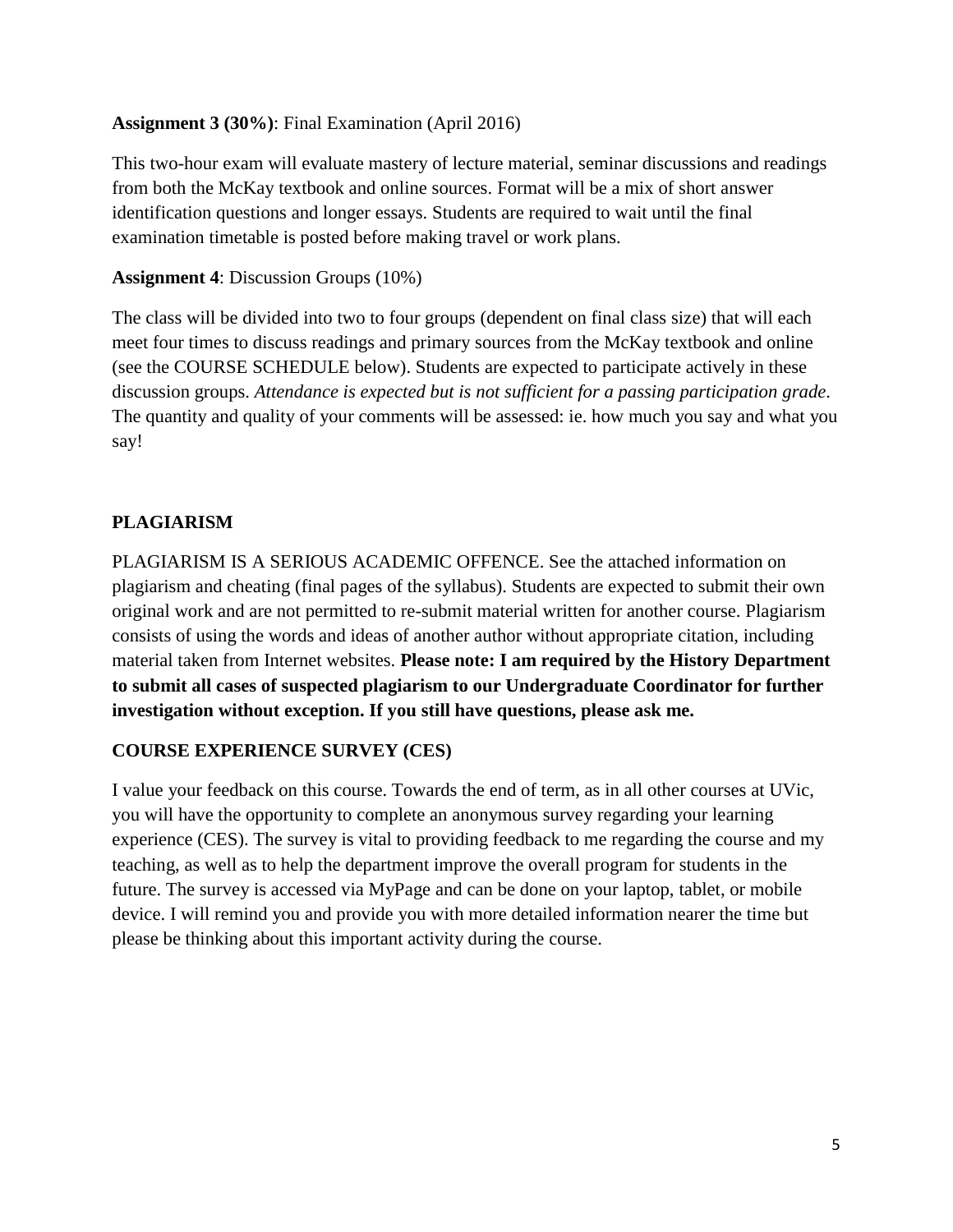#### **COURSE SCHEDULE AND READINGS**

- January 4 Course Introduction and Background McKay, 619-630 January 7 The Rise and Fall of Napoleon McKay, 630-631, 634-640 January 11 The Revolutions of 1848 McKay, 684-685, 690-699, 706-713 Suggested: McKay, 648-679
- January 14 The French and Russian Empires in the 19<sup>th</sup> Century McKay, 705-706, 752-756, 764-765
- January 18 Unifying Italy and Germany McKay, 756-762
- January 21 **WRITTEN ASSIGNMENTS WORKSHOP**
- **January 25 1 st Discussion Group – The Modern City**

McKay, 719, 722, 727; Online Document Assignment 22, "Life in the Modern City on Film" via Launchpad

### NOTE – THE QUESTIONS AND QUIZ ARE FOR PREPARATION ONLY AND DO NOT NEED TO BE SUBMITTED

*\*Specific times and locations for each group to be determined\**

January 28 Mass Culture at the Fin-de-Siècle

McKay, 725-733, 870-881

February 1 The Road to World War One

McKay, 822-830

#### **\*ARTICLE ANALYSIS DUE\***

February 4 The Great War

McKay, 830-842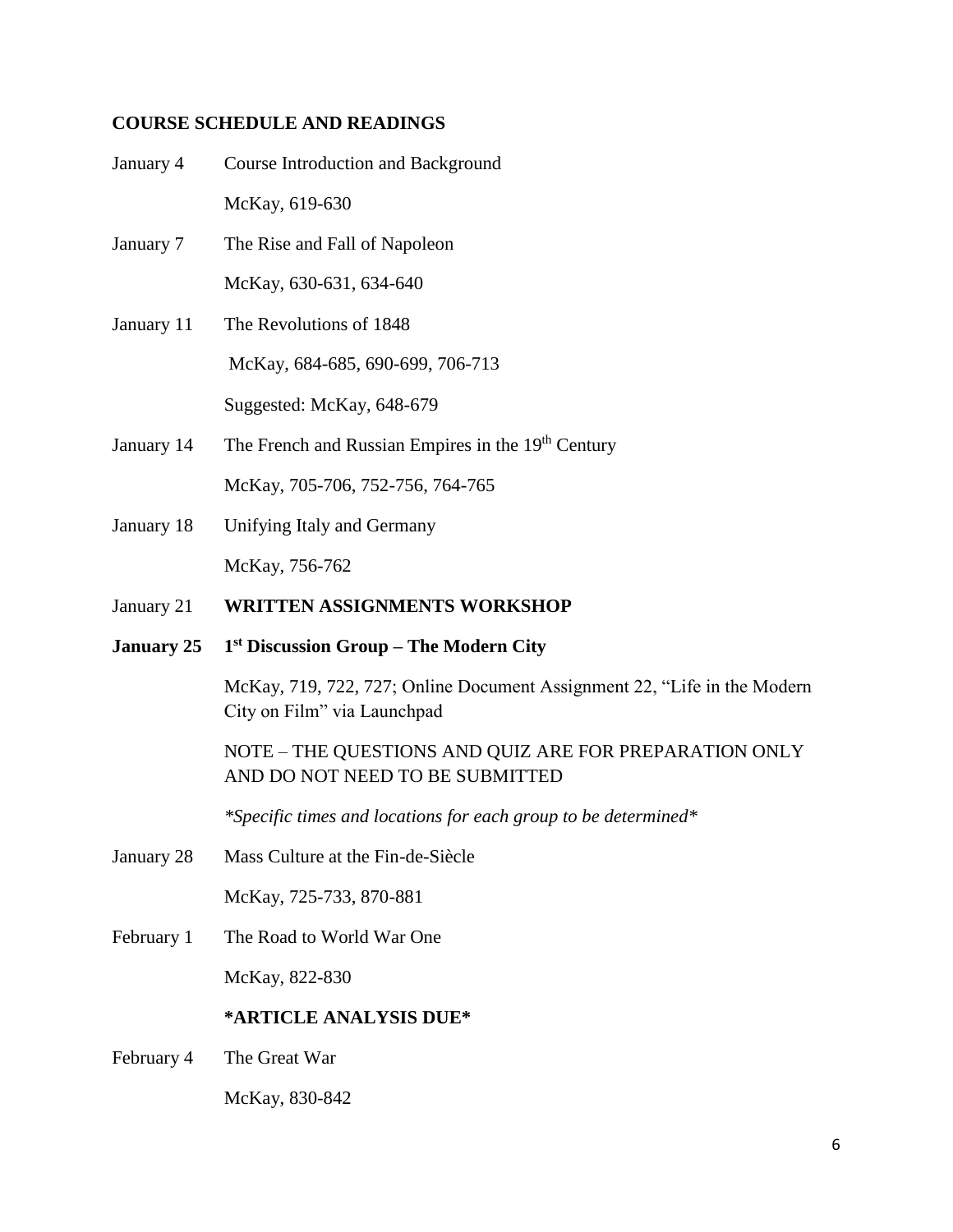#### February 8 and 11 **NO CLASSES (READING BREAK)**

#### **February 15 2 nd Discussion Group – War and Revolution**

McKay: 833, 834-835, 841; Chapter 25 – Documents from Sources for Western Society, via Launchpad

NOTE – THE QUESTIONS AND QUIZ ARE FOR PREPARATION ONLY AND DO NOT NEED TO BE SUBMITTED

*\*Specific times and locations for each group to be determined\**

February 18 The Russian Revolution(s)

McKay, 765-769, 842-848

### February 22 \***MIDTERM EXAM\***

February 25 Weimar Germany

McKay, 849-853, 857-858, 880-885, 911-912

Suggested: McKay, 912-916

- February 29 German and Italian Fascism McKay, 898-900, 908-910
- March 3 The Great Depression

McKay, 885-888, 890-893

- March 7 The Spanish Civil War
- March 10 The USSR: From Lenin to Stalin

McKay, 900-908

#### **\*RESEARCH ESSAYS DUE\***

#### **March 14 3 rd Discussion Group – Propaganda and War**

McKay: 901, 916-917; Chapter 27 – Documents from Sources for Western Society via Launchpad

NOTE – THE QUESTIONS AND QUIZ ARE FOR PREPARATION ONLY AND DO NOT NEED TO BE SUBMITTED

*\*Specific times and locations for each group to be determined\**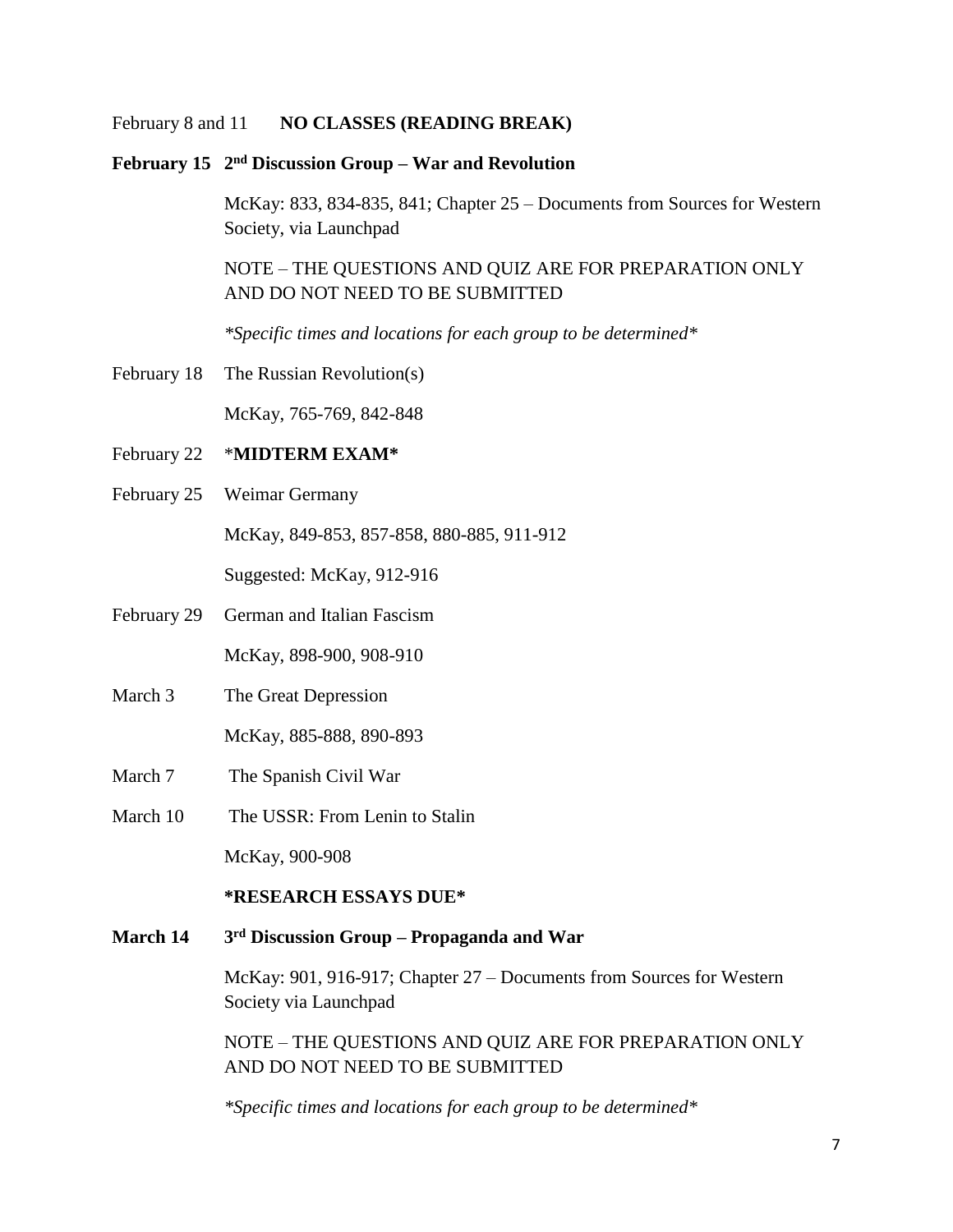- March 17 World War II McKay, 916-923, 927-931
- March 21 The Holocaust and Other Nazi Crimes McKay, 776-781, 923-927
- March 24 The Cold War and the Fall of the USSR McKay, 934-942, 948-956, 972-74, 981-983, 997-1003
- March 28 **NO CLASS (EASTER MONDAY)**
- March 31 European Cooperation/ Final Exam Overview

McKay, 944-947, 1016-1020, 1024-1029

**April 4 4 th Discussion Group: Globalization**

> McKay: 1018-1019, 1027; Online Document Assignment 30, "Contesting Globalization" via Launchpad

NOTE – THE QUESTIONS AND QUIZ ARE FOR PREPARATION ONLY AND DO NOT NEED TO BE SUBMITTED

*\*Specific times and locations for each group to be determined\**